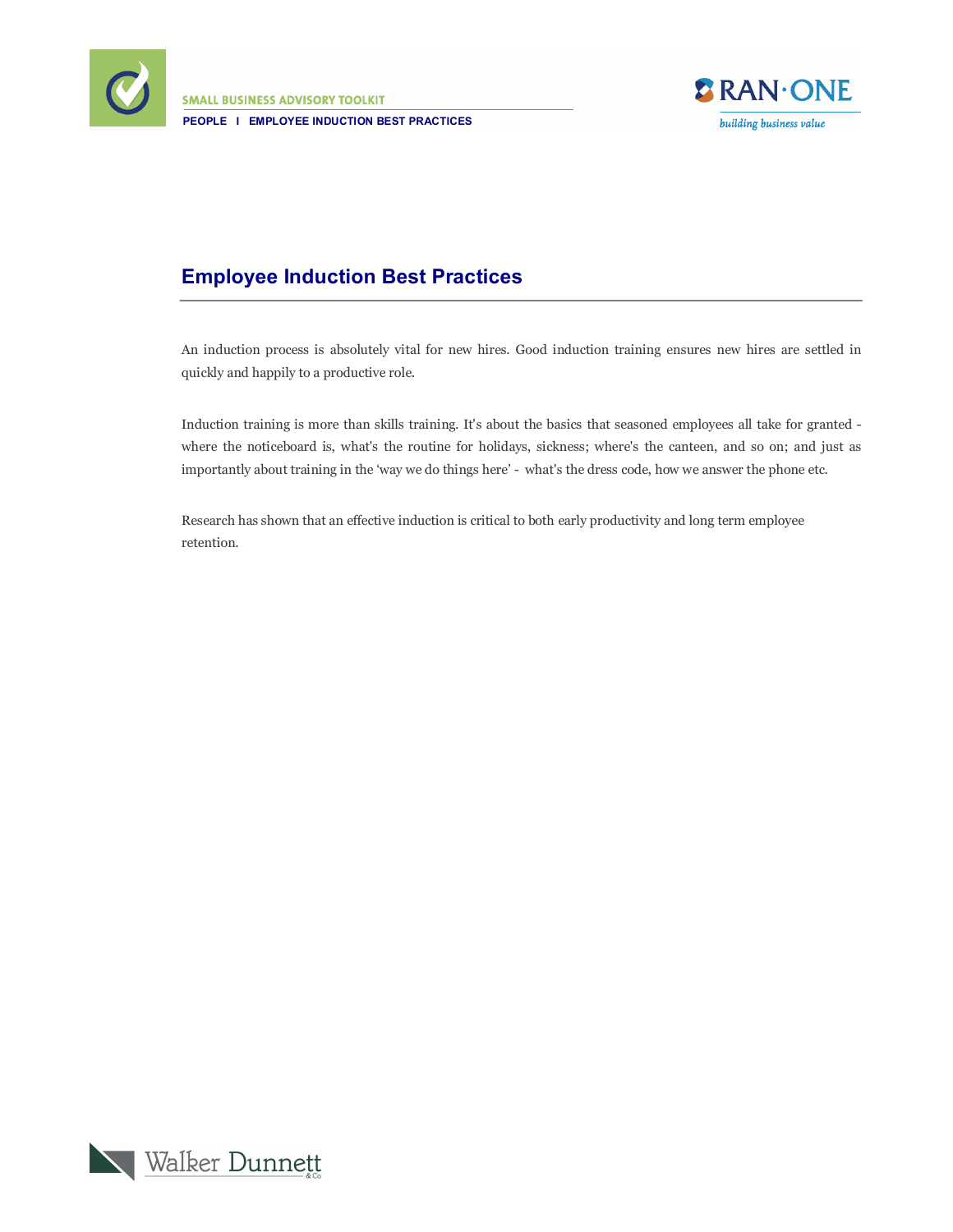

**SMALL BUSINESS ADVISORY TOOLKIT** 





| <b>BEST PRACTICE</b>                                                                    | <b>WE DO</b><br><b>THIS?</b><br>Y/N | <b>COMMENT</b>                                                                                                                                                                                                                                                                                                                                                                                                                                                                                                                                                             |
|-----------------------------------------------------------------------------------------|-------------------------------------|----------------------------------------------------------------------------------------------------------------------------------------------------------------------------------------------------------------------------------------------------------------------------------------------------------------------------------------------------------------------------------------------------------------------------------------------------------------------------------------------------------------------------------------------------------------------------|
| <b>PREPARE FOR THE NEW EMPLOYEE</b>                                                     |                                     |                                                                                                                                                                                                                                                                                                                                                                                                                                                                                                                                                                            |
| Prepare a work area for the new<br>employee                                             |                                     |                                                                                                                                                                                                                                                                                                                                                                                                                                                                                                                                                                            |
| Have all necessary equipment and<br>materials ready                                     |                                     |                                                                                                                                                                                                                                                                                                                                                                                                                                                                                                                                                                            |
| Decide on a mentor or buddyq(if<br>applicable)                                          |                                     | Same age, grade as the new hire.                                                                                                                                                                                                                                                                                                                                                                                                                                                                                                                                           |
| Set up Internet and email access                                                        |                                     |                                                                                                                                                                                                                                                                                                                                                                                                                                                                                                                                                                            |
| Arrange schedule of activities and<br>responsibilities for induction with<br>supervisor |                                     |                                                                                                                                                                                                                                                                                                                                                                                                                                                                                                                                                                            |
| Prepare all materials, documents etc.<br>required for induction as an Induction<br>Pack |                                     | Documents to be given to new employee at induction<br>meeting e.g.:<br>· Employee welcome letter<br>Vision statement / Company history<br>• Safety practices<br>Key policies e.g. sexual harassment, private use of<br>company property etc.<br>· Telephone answering procedure<br>Any other documentation required by law<br>Forms for employee to read, complete/sign and return<br>$e.g.$ :<br>· Job application (if not already completed)<br><b>Exation information</b><br>· Workplace safety training documentation<br><b>Employee emergency contact information</b> |
| Prepare a work plan                                                                     |                                     | The first day or two should cover the bare essentials,<br>the first three or four weeks should be learning by a<br>mix of approaches; the three to six month period<br>should gradually familiarise the new hire with all<br>sections of the company.<br>Plan a balanced introduction to the work, a mixture of<br>explanation, observation, practice and feedback.                                                                                                                                                                                                        |
| HAVE AN INDUCTION MEETING WITH THE NEW EMPLOYEE                                         |                                     |                                                                                                                                                                                                                                                                                                                                                                                                                                                                                                                                                                            |
| Hold an induction meeting                                                               |                                     | Topics to be discussed with new employee at induction<br>meeting e.g. :                                                                                                                                                                                                                                                                                                                                                                                                                                                                                                    |

ß Salary: amount, payment schedule, method of

payment